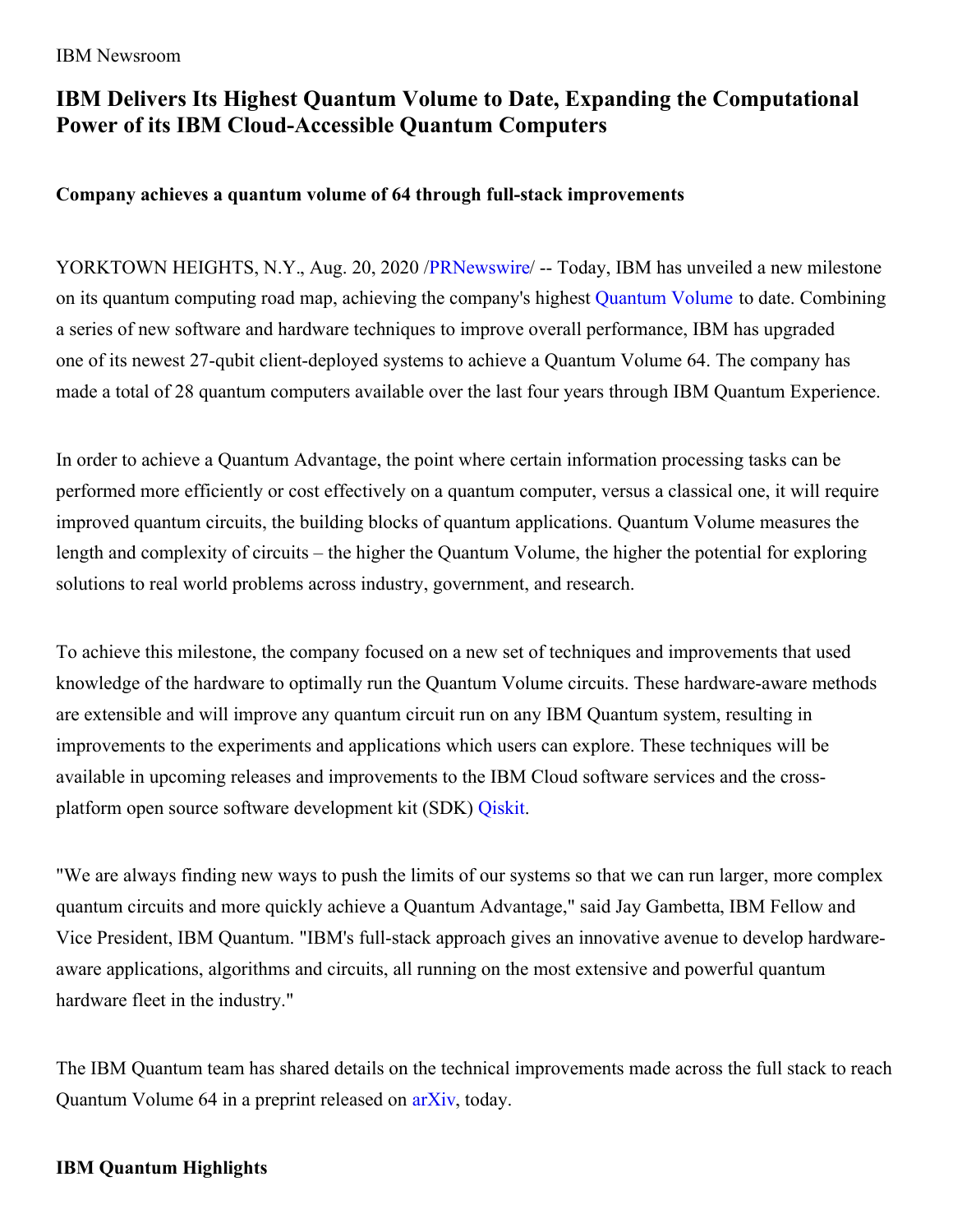- IBM has reached Quantum Volume 64 on a 27-qubit system deployed within the IBM Q Network [[https://www.ibm.com/quantum-computing/network/overview/](https://c212.net/c/link/?t=0&l=en&o=2891787-1&h=3894731032&u=https%3A%2F%2Fwww.ibm.com%2Fquantum-computing%2Fnetwork%2Foverview%2F&a=https%3A%2F%2Fwww.ibm.com%2Fquantum-computing%2Fnetwork%2Foverview%2F)]
- 28 quantum computing systems deployed on the IBM Cloud over the last four years with eight systems boasting a Quantum Volume of 32
- The IBM Q Network has 115 client, government, startup, partner, and university members
- 250,000+ registered users of the IBM Quantum Experience [https://www.ibm.com/quantum[computing/technology/experience/\]](https://c212.net/c/link/?t=0&l=en&o=2891787-1&h=698136989&u=https%3A%2F%2Fwww.ibm.com%2Fquantum-computing%2Ftechnology%2Fexperience%2F&a=https%3A%2F%2Fwww.ibm.com%2Fquantum-computing%2Ftechnology%2Fexperience%2F)
- Users routinely execute more than 1 Billion hardware circuits per day on IBM Quantum systems on the IBM Cloud
- Researchers have published 250+ papers based on work on IBM Quantum systems

## **About IBM Quantum**

IBM Quantum is an industry-first initiative to build quantum systems for business and science applications. For more information about IBM's quantum computing efforts, please visit [www.ibm.com/ibmq](https://c212.net/c/link/?t=0&l=en&o=2891787-1&h=4182153363&u=http%3A%2F%2Fwww.ibm.com%2Fibmq&a=www.ibm.com%2Fibmq).

For more information about the IBM Q Network, as well as a full list of all partners, members, and hubs, visit [https://www.research.ibm.com/ibm-q/network/](https://c212.net/c/link/?t=0&l=en&o=2891787-1&h=1199662318&u=https%3A%2F%2Fc212.net%2Fc%2Flink%2F%3Ft%3D0%26l%3Den%26o%3D2871545-1%26h%3D1888905710%26u%3Dhttps%253A%252F%252Fwww.research.ibm.com%252Fibm-q%252Fnetwork%252F%26a%3Dhttps%253A%252F%252Fwww.research.ibm.com%252Fibm-q%252Fnetwork%252F&a=https%3A%2F%2Fwww.research.ibm.com%2Fibm-q%2Fnetwork%2F)

Chris Nay External Communications IBM Research [cnay@us.ibm.com](mailto:cnay@us.ibm.com)

SOURCE IBM

| Additional assets available online: $\boxed{\triangle P \text{hotos}}$ |  |  |
|------------------------------------------------------------------------|--|--|
|                                                                        |  |  |

[https://newsroom.ibm.com/2020-08-20-IBM-Delivers-Its-Highest-Quantum-Volume-to-Date-Expanding-the-](https://newsroom.ibm.com/2020-08-20-IBM-Delivers-Its-Highest-Quantum-Volume-to-Date-Expanding-the-Computational-Power-of-its-IBM-Cloud-Accessible-Quantum-Computers)